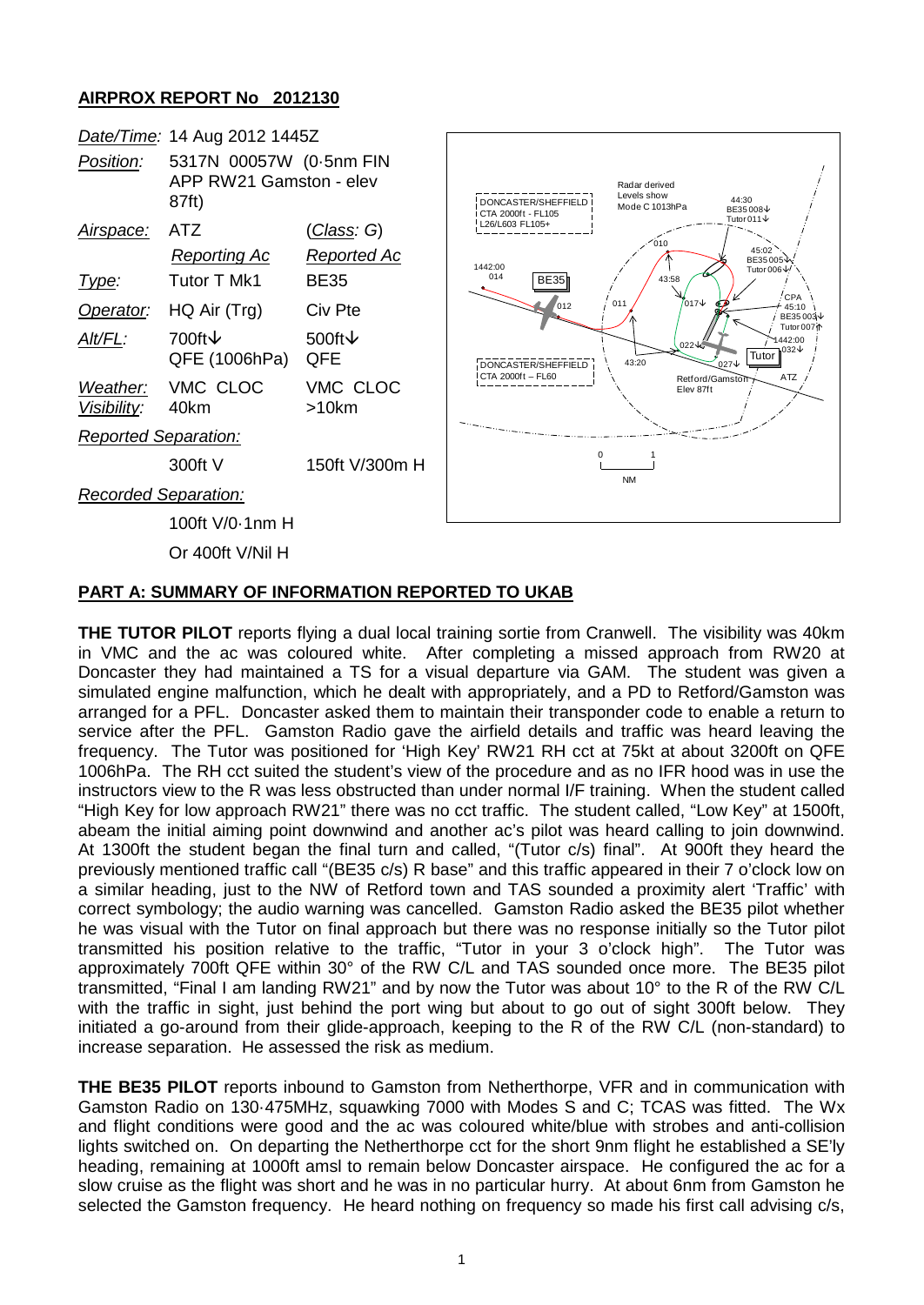inbound from Netherthorpe and requesting cct and landing information. He was advised the RW in use was 21 with a RH cct and given a QFE, which he selected. On receipt of this information he called again enquiring if there was cct traffic; the reply was "affirmative". He was visual with the airfield and observed a light ac on the RW21 threshold starting its take-off run. A few seconds after the "affirmative" response he heard an ac's pilot transmit, "(Tutor c/s) High Key for PFL" to which Gamston Radio acknowledged "Roger". Although he deduced from this transmission that an RAF training ac was on frequency, he had no idea what "High Key" meant; neither did he assume that the PFL was intended on the airfield. In 42yr of flying he had never heard this expression before. He positioned onto R base for RW21 and at 700ft and 90kt, shortly before turning final, he heard the Tutor pilot call, "(Tutor c/s) Low Key". From a subsequent discussion with the military instructor he understood the Tutor pilot recalled making a "final" call but he did not share this recollection. It was possible, though in his mind by no means certain, that the Tutor pilot called, "(Tutor c/s) Low Key to finals". He still had no idea that the military ac was in the cct with his ac. He called, "(BE35 c/s) R base turning finals" and at 700ft he turned on finals for RW21. He was fully configured for landing, gear down with first stage of flap at 90kt. Shortly after this turn Gamston Radio asked if he was visual with the Tutor ac to his R. He observed the Tutor as it appeared to be completing a RH turn, about 150ft higher and 300m away to his R. After landing he heard the Tutor pilot request his c/s and Gamston Radio advised that he had landed. After a second request, his c/s was given to the Tutor pilot. He assessed the risk as low. He commented that High Key and Low Key are not familiar civilian terminology. The Tutor instructor advised him that he was also trained as a civilian instructor and that these expressions are known and widely understood. He disagreed, having never heard them before and other experienced civil pilots also had no knowledge of these expressions. He believed that all military pilots should not use non-civilian RT terminology when operating at or near a civil airfield. He now understands the calls refer to circling PFL technique; however, civil pilots should be made aware of what is involved (non-standard cct pattern) if this procedure is flown at civil aerodromes. It might be prudent to ensure the cct is completely clear before commencing. His ignorance of the terminology/procedure caused him to assume that whilst a PFL by a military ac on frequency was underway, the Tutor pilot would maintain a good lookout and not compromise other traffic in the cct. He had no clear recollection of the Tutor pilot's "finals" call and had he heard such a call he would have reacted differently. The "Low Key" or possibly "Low Key to finals" call preceded his call "R base turning final"; he was not aware that a flight calling finals first had priority to land only the lower of the ac closest to the threshold has priority. He had no idea that the Tutor intended to position on a circling finals approach to land on the active RW; it could have been positioning into a field off airfield, consistent with keeping clear of the active cct. Although his ac has been TCAS equipped for 5yr, he is always suspicious as to its accuracy when in the cct as indications can be erroneous and misleading; on this occasion he did not recall a TCAS alert.

**ATSI** reports that the Airprox occurred at 1445:08 UTC, at Retford/Gamston aerodrome, on short final for RW21, within Class G airspace and inside the Gamston ATZ. The Gamston ATZ comprises a circle radius 2nm, centred on the midpoint of RW03/21 and extending to a height of 2000ft above aerodrome level (elevation 87ft). Gamston Aerodrome is situated to the SE corner of the Doncaster Class D CAS, below the Doncaster CTA which has a base of 2000ft. Gamston is promulgated as providing an Air Ground radio (A/G) within the notified hours of operation. Gamston were using RW21 RH cct. There are no specific flight procedures for ac joining the cct.

The Tutor flight was operating VFR on a training detail and was conducting a PD to Gamston, with a simulated engine malfunction. The Tutor flight was in communication with Gamston Radio (A/G). The BE35 was operating VFR on a flight from Netherthorpe to Gamston at an altitude of 1000ft and was also in communication with Gamston Radio (A/G).

CAA ATSI had access to area radar recording, written reports from both pilots.

The Gamston QFE was 1006hPa and the Wx for Doncaster is provided: METAR EGNJ 141420Z 18006KT 160V220 9999 SCT043 24/14 Q1011=

The Tutor flight had been in receipt of a RCS from Doncaster Radar and, after the completion of an ILS and missed approach to Doncaster RW20, was departing to the S. As part of the training detail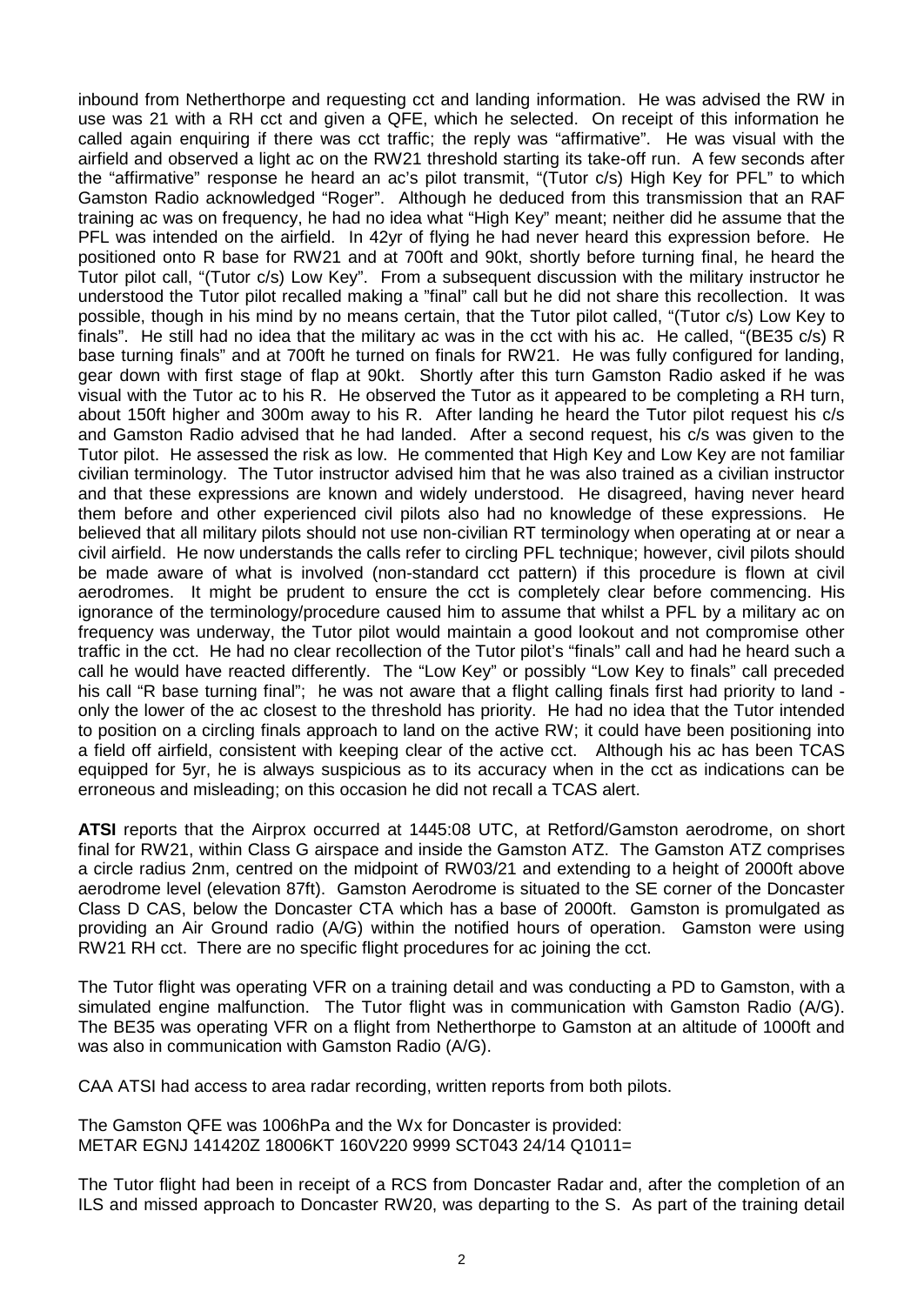the Tutor pilot simulated an engine malfunction and requested a PFL at Gamston. Doncaster Radar transferred the flight to Gamston Radio but requested that the Tutor retain the Doncaster squawk 6174 in preparation for the Tutor's climb out and departure from Gamston.

At 1441:03 radar shows the Tutor inside the Class D airspace, at a position 1·8nm N of Gamston at FL033 (converts to a height of 3100ft, using QFE 1006hPa with 1hPa equal to 27ft rounded to the nearest 50ft). The BE35 is 6·7nm W of Gamston at FL013 (height 1100ft), squawking 7000.

The Tutor pilot reported that he had contacted Gamston Radio and was passed the airfield details, with RW21 RH and QFE 1006hPa. The Tutor pilot reported hearing another flight leaving the Gamston frequency and the Tutor then positioned for RW21 RH, for 'High Key' at approximately 3200ft. (High Key is military specific phraseology).

The BE35 pilot reported that on initial contact with Gamston he was advised RW21 (RH) and was passed the QFE and was advised that there was cct traffic. The BE35 pilot indicated that he had observed a light ac starting its take-off run on RW21 and shortly afterwards heard the Tutor pilot reporting "High Key for PFL".

The Tutor pilot indicated that when he called "High Key" (O/H) for a low approach to RW21 RH, the cct was clear. At 1442:00, radar shows the Tutor approaching the Gamston O/H on a S'ly heading and commencing a descent. The BE35 was 4·3nm WNW of Gamston at FL014 (height 1200ft).

The BE35 pilot's written report indicated that he was unfamiliar with the term 'High Key' and wasn't sure if the PFL was intended O/H, or away from the airfield. The BE35 continued towards a R base for RW21.

At 1443:20, the Tutor is shown to be crosswind passing FL022 (height 2000ft) with the BE35 positioned 1·1nm NW of the Tutor and joining downwind at FL011 (height 900ft).

The Tutor pilot indicated that at 1500ft, when at 'Low Key' (downwind), another ac (BE35) was heard calling on frequency to join downwind. (Low Key is military specific phraseology). At 1443:58, radar shows the 2 ac downwind, with the Tutor on a short cct pattern and the BE35 on a normal cct 1nm NW of the Tutor and just commencing a R turn onto base leg. The 2 ac continued to base leg and at 1444:32 are shown in radar print 1 below. The GS of the BE35 was 106kt and the Tutor 80kt.

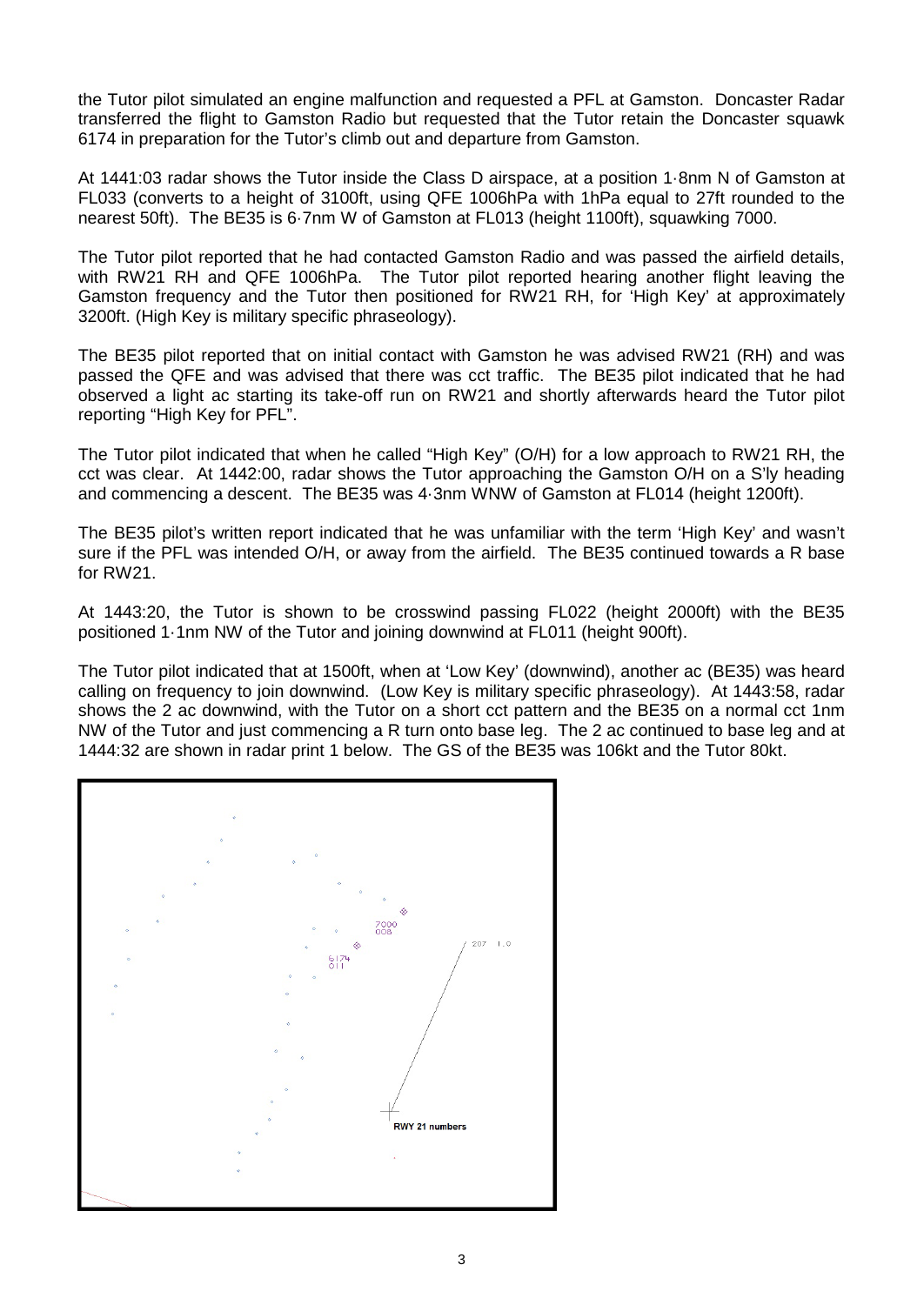The Tutor pilot's written report indicated that Gamston Radio had asked the BE35 pilot if he was visual with the Tutor on final approach, with no initial response. The Tutor pilot indicated that he transmitted, *'Tutor in your 3 o'clock high'*. The Tutor pilot indicated that the BE35 was about to go out of sight 300ft below his port wing.

[UKAB Note (1): The radar recording at 1445:02 shows the 2 ac on short final, the Tutor at FL006 and the BE35 100ft lower at FL005, lateral separation 0·1nm. The CPA occurs on the next sweep 8sec later, the radar returns merge with the Tutor now climbing through FL007 and the BE35 descending through FL003. On the next sweep the BE35 has disappeared from radar with the Tutor continuing its climb on a SSW'ly heading.]

The 2 ac were in communication with Gamston Radio (A/G) and were not in receipt of an ATS. The Airprox occurred inside the Gamston ATZ within Class G airspace and pilots are ultimately responsible for collision avoidance using the 'see and avoid' principle.

With the cct clear, the Tutor pilot commenced a PFL approach from the O/H. At this point the BE35 was 4·1nm W of the airfield. The RoA Rule 12(a) states:

'..that the commander shall... conform to the pattern of traffic formed by other aircraft intending to land at that aerodrome or keep clear of the airspace in which the pattern is formed…'

The Tutor was already established crosswind in the cct, albeit on a short pattern glide approach, when the BE35 pilot reported downwind. However the BE35 pilot was confused by the use of the military specific phraseology, 'High Key' and 'Low Key'. The Foreward to CAA CAP413, paragraph 1.2.2 and 1.2.3, state:

'Chapter 10 of this Manual details Military Specific Phraseology for specific use by military ATCOs and military aircrew. The RTF described in Chapter 10 is complementary to NATO STANAG 3817. It is also complementary to the remainder of CAP 413, as it either differs from civil phraseology or there is no equivalent civil phraseology, e.g. in the case of arrestor system procedures.'

[UKAB Note (2): Chapter 10 Para 3.10 Flameout/Engine Failure – Aerodrome Phraseology does show RT exchanges for High and Low Key but there is no explanation/diagram of cct position associated with the phraseology.]

As the 2 ac continued in the cct, neither of the 2 pilots saw each others ac until they had established on final approach.

The Tutor was descending from inside CAS from 3000ft may have been above the normal scan of the BE35 looking for traffic in the standard cct pattern which lies below CAS. Equally the BE35 was always below the Tutor and may have been below the visible scan of the Tutor pilot.

The Airprox occurred when the BE35 flight joined the visual cct at Gamston and flew into close proximity with the Tutor ac. The PFL procedure using military specific phraseology caused a misunderstanding and was considered to be a contributory factor.

**HQ AIR (TRG)** comments that the Tutor pilot resolved the confliction in a safe and professional manner. It is good to note the benefit of TAS even in a visual cct pattern in alerting crews to potential conflicts. However, it is disappointing that the BE35 pilot distrusted his TCAS to such a degree. It is also disappointing that having visually acquired the Tutor inside him in the circuit he did not ask his intentions, or respond to the Tutor pilot's call, and did not realise that he was cutting in below an ac ahead of him in the pattern. Whilst the BE35 pilot did not recognise the military terminology within CAP413, one might expect that this would have prompted a question as to its meaning. An amendment to the CAP to illustrate the 'High Key' (O/H) and 'Low Key' (abeam the threshold) positions, is of little use if civilian pilots are not obliged to read the whole document. Military pilots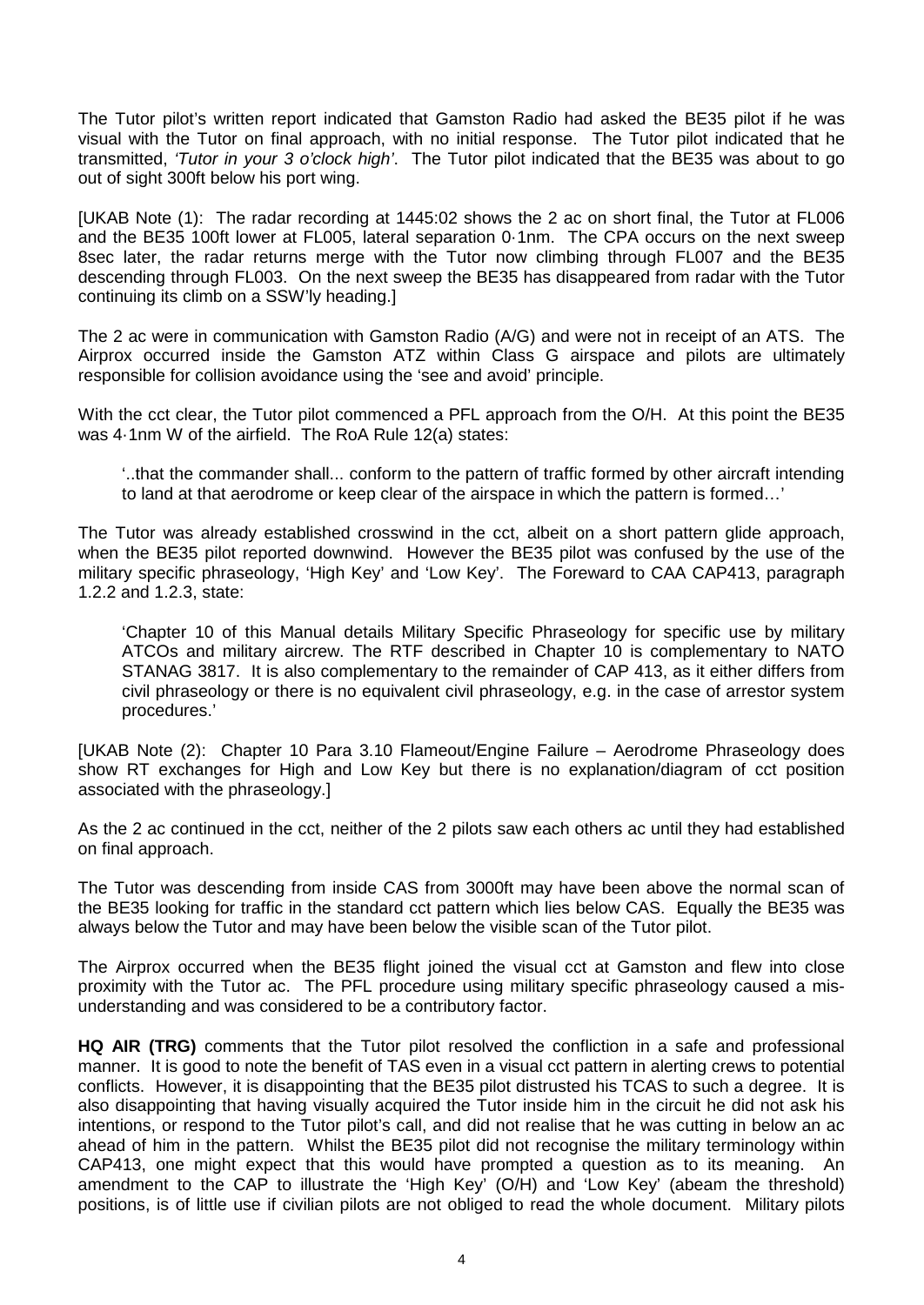should be aware of the very limited functions provided by a 'Radio' c/s in terms of the service being provided.

## **PART B: SUMMARY OF THE BOARD'S DISCUSSIONS**

Information available included reports from the pilots of both ac, radar video recordings and reports from the appropriate ATC and operating authorities.

It was clear that the BE35 pilot was unfamiliar with the military RT phraseology used by the Tutor pilot. Civil controller and pilot Members agreed that civil pilots operating at civil aerodromes would normally not be exposed to military RT and hence would not assimilate the meaning of the "High Key" and "Low Key" phrases. When the Tutor pilot called "High Key" at 3000ft the ac would have been above approaching BE35 pilot's visual scan; his focus would have been looking for other traffic joining either through an O/H join or directly through a crosswind join at cct height. The BE35 pilot joined through the downwind position on a normal cct whereas the Tutor was tight-in to the RW on the dead-side and high on its PFL cct pattern. By joining the cct downwind, one Member questioned whether the BE35 pilot had to conform to the pattern established by the Tutor or vice-versa, or whether neither ac had established a cct pattern (priority) ahead of the other. On radar, it seems the BE35 was in the downwind position as the Tutor was high crosswind and turning high downwind. Later, as the Tutor pilot called "Low Key" the BE35 was late downwind and then turning R base leg before both ac turned towards final approach. Members wondered why the BE35 pilot did not question/query the Tutor pilot on the RT at the time in an attempt to understand the flight profile being flown. With only A/G in operation, the onus was on both pilots to integrate themselves safely into the cct. Had there been full ATC with positive control of the visual cct, Members were sure that this incident would not have occurred. Military pilot Members opined that when the Tutor pilot called "High Key" there was nothing else in the cct and if it had been a military aerodrome, the pilot would have expected priority for the PFL procedure. Civil pilot Members opined that when the equivalent civil PFL was carried out, the pilot conducting the PFL would give way to all other traffic as the PFL pattern did not conform to that flown by normal cct traffic. The CAA Strategy and Policy Advisor informed Members that there was no phraseology for civil PFLs within CAP413 and this anomaly would be highlighted to the CAA Phraseology Working Group. Both pilots used different phraseology for position reporting into and around the visual cct. Members agreed that the Tutor pilot's use of military RT and procedures at a civil airfield had denied the BE35 pilot the SA normally afforded through RT exchanges to assimilate and visually acquire other traffic and this had caused the Airprox.

Turning to risk, the BE35 pilot had not seen the Tutor before being given the 'heads-up' by the A/G operator whilst establishing on final approach. From his perspective, at this late stage, he had priority since his ac was lower than the Tutor, which was perceived to be forcing its way in ahead. The Tutor pilot did not see the BE35 downwind and crossing ahead as he descended between High and Low Key and was alerted to its presence by his TAS, which enabled him to see it behind and to his L below. After A/G's transmission to the BE35 pilot, the Tutor pilot had reinforced his relative position with another broadcast as the 2 ac both turned onto final approach. The disparate speeds flown by both ac had led to the BE35 rapidly catching-up the Tutor as they converged which led to the Tutor pilot executing a go-around as the BE35 was about to disappear under his port wing. Although this had had the potential for becoming a very serious incident, the actions taken by the Tutor pilot were enough to allow the Board to conclude that any risk of collision had been effectively removed.

Members noted that the BE35 pilot was suspicious of the accuracy of his TCAS equipment. Although this suspicion is justified with regards to the azimuth (relative bearing) element, which is known for its inaccuracy particularly a short range, this should not translate across to the vertical separation element. TCAS collision avoidance algorithms are designed to provide information and guidance based on Mode C reporting to generate TAs and subsequent RAs and is accurate.